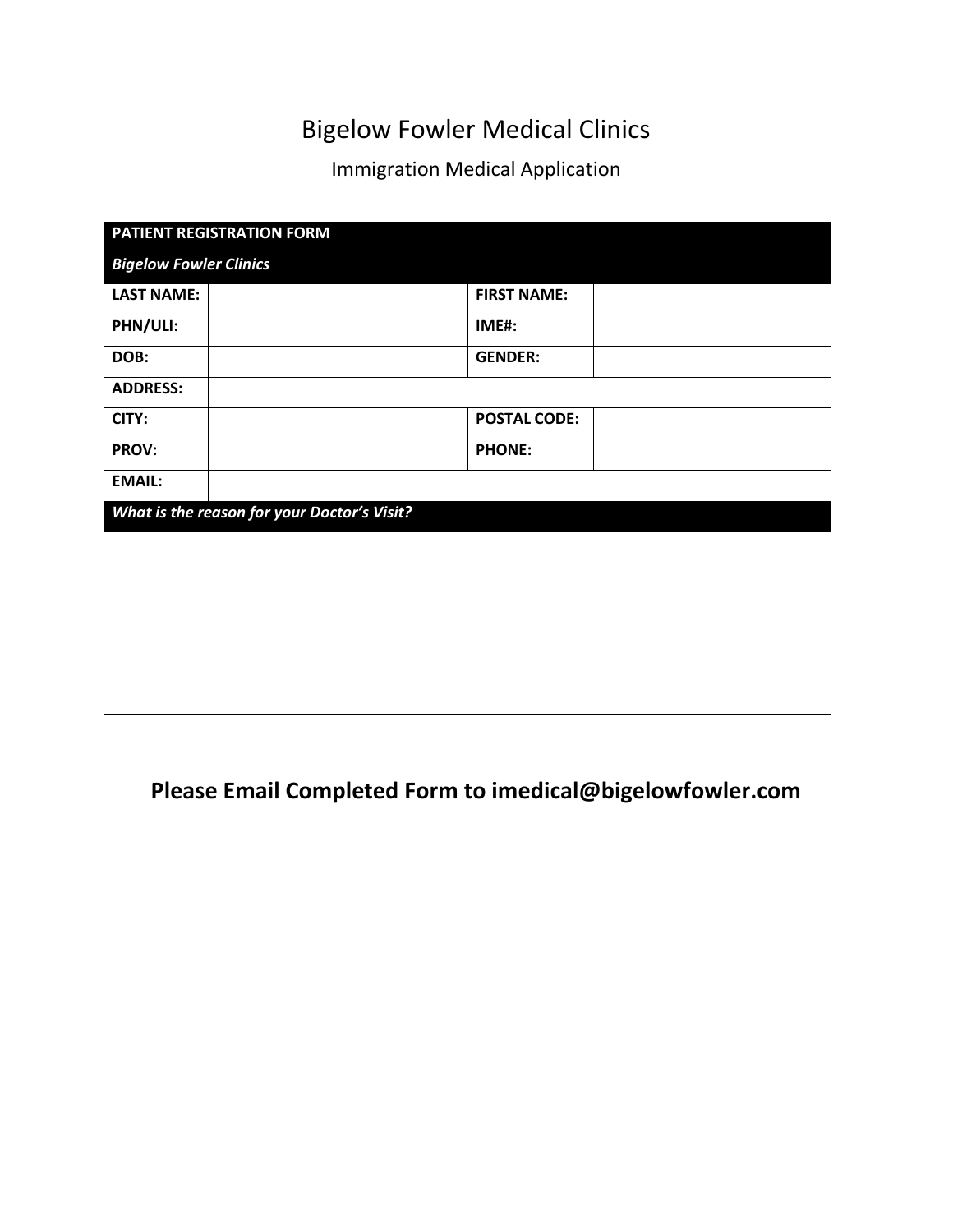#### **BIGELOW FOWLER CLINIC**

#### *Consent to use Electronic Communications*

The Physician has offered to communicate using the following means of electronic communication (please circle yes or no below). The Physician will use reasonable means to protect the security and confidentiality of information sent and received using these services. However, because of the risks outlined below, the Physician cannot guarantee the security and confidentiality of electronic communications:

• Use of electronic communications to discuss sensitive information can increase the risk of such information being disclosed to third parties, it is not possible to completely secure the information.

• Employers and online services may have a legal right to inspect and keep electronic communications that pass through their system.

• Electronic communications can be forwarded, intercepted, circulated, stored, or even changed without the knowledge or permission of the Physician or the patient.

• Even after the sender and recipient have deleted copies of electronic communications, back-up copies may exist on a computer system.

- Electronic communications may be disclosed in accordance with a duty to report or a court order.
- Videoconferencing using services such as Skype or FaceTime may be more open to interception than other forms of videoconferencing.

| Email                 | YES        | NO | <b>Video Conferencing</b> | <b>YES</b> | NO |
|-----------------------|------------|----|---------------------------|------------|----|
| <b>Text Messaging</b> | <b>YES</b> | ΝO | <b>Website/Portal</b>     | <b>YES</b> | NO |

#### *Patient Acknowledgement and Agreement*

I acknowledge that I have read and fully understand the risks, limitations, conditions of use, and instructions for use of the selected electronic communication services. I understand and accept the risks outlined in this consent form with the usage of electronic communications. I consent to the conditions and will follow the instructions outlined in this agreement, as well as any other conditions that the Physician may impose on communications with patients using the Services.

I acknowledge and understand that despite recommendations that encryption software be used as a security mechanism for electronic communications, it is possible that communications with the Physician or the Physician's staff using the Services may not be encrypted. Despite this, I agree to communicate with the Physician or the Physician's staff using these Services with a full understanding of the risk.

I acknowledge that either I or the Physician may, at any time, withdraw the option of communicating electronically through the Services upon providing written notice. Any questions I had have been answered.

| Name:  | Date: |
|--------|-------|
| Email: |       |